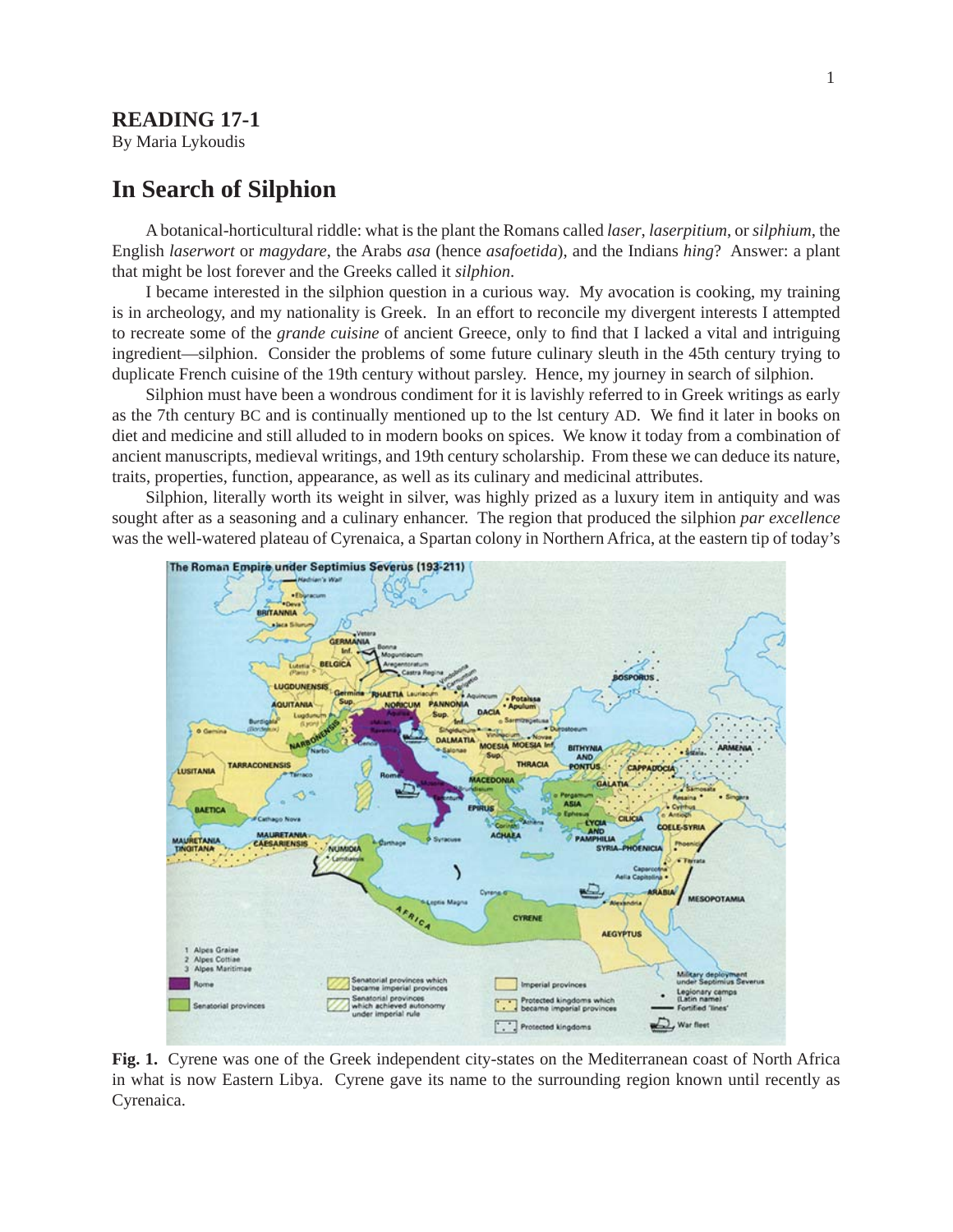Gulf of Sidra in Libya. Cyrene, the main Greek city on the North African coast (Fig. 1), owed its renown to silphion. An example of Laconian pottery of 565 BC (Fig. 2) pictures King Arcesilas II of Cyrene (c. 568–550) in black and red cloak and hat, sitting on a chair supervising the weighing and loading of silphion wrapped in skins, ready for export. "Battus' silphion" became a Greek expression for extreme wealth, Battus being the first king of Cyrene. The coins of Cyrene for centuries featured the plant whose gummy secretions were a royal export monopoly and constituted the wealth and pride of the land.

By the first century, the encyclopedic Pliny the Elder  $(23-79)$  tells us that the uses of silphion (which as a Roman he calls *laser*) would be "an endless task to record."

Pliny's account of silphion's origin obtained from the "most reliable authors of Greece" (obviously Theophrastus) was that it "first sprang up in the vicinity of the Garden of the Hesperides at the edge of Great Syrtis (today's Gulf of Sidra) after the ground had been suddenly soaked by a shower of rain the color of pitch, seven years before the foundation of the city of Cyrene (611 BC); that the effect of this rainfall extended over 500 miles of Africa, and that the silphion grew luxuriantly and wildly in that country as an obstinate weed." Pliny refers to it as a "precious gift of nature" and informs us that in his day silphion was chiefly imported from Syria, the Syrian product being lesser in quality than the Parthian (Eastern Persia=Afganistan) but better still than the Median (Western Persia=Iran); however all of them much inferior to that of Cyrenaica (Eastern Libya). He mentions that Caeser during the dictatorship (49–44 BC) withdrew from the treasury gold and silver and 1500 pounds of true silphion. But, Pliny also tells us the silphion of Cyrene "is now wholly extinct; that only one stalk has been found within his memory, which was sent to the emperor Nero, because the sharecroppers (tax farmers) who rented pastures in Cyrene stripped it clean by grazing sheep."

We deduce from other sources that the Cyrenaic silphion, although scarce in Pliny's time, existed centuries later. Pliny talks insistently about the various Near Eastern and Middle Eastern silphia. A foul smelling relative of silphion known as *asafoetida*, survives and is still used today for medicinal purposes (carminative and antispasmodic) and as a condiment in South American and Eastern cooking, especially in India where it is mixed with various pulses. It grew and still grows in Iran and Afghanistan and in the area between the Caucasus and the Aral Sea. The many variants differ in aroma and taste.



**Fig. 2.** Laconian cup, ca. 565 BC, portraits King Arcesilas II of Cyrene (ca. 569–550 BC) supervising the loading of silphion. In the background of the cup, people and things including silphion are identified by name. This type of pottery was a popular export of Sparta. The original is in the Cabinet des Medailles, Paris.

The origin of the word *asafoetida* is interesting and pertinent to our problem. It would appear that the word *asa*, (*assa*, *aasa*) is the Arabised version of *laser* the Roman word for silphion. Laser is mentioned along with other products of India and the East among articles taxed in Alexandria in the second century AD, after Alexander the Great opened the Eastern markets to the Mediterranean world, through the city bearing his name in the last third of the 4th century BC. Modern Indian cookbooks characterize asafoetida as a sour digestive spice with a strong aroma. The suffix foetida describes the unattractive smell. An English epithet for asafoetida, "devil's dung," and the Afganistanian name "stink-finger" testify to the derogatory perception of the plant. The Cyrenaic silphion did not seem to share these attributes of asafoetida. On the contrary, references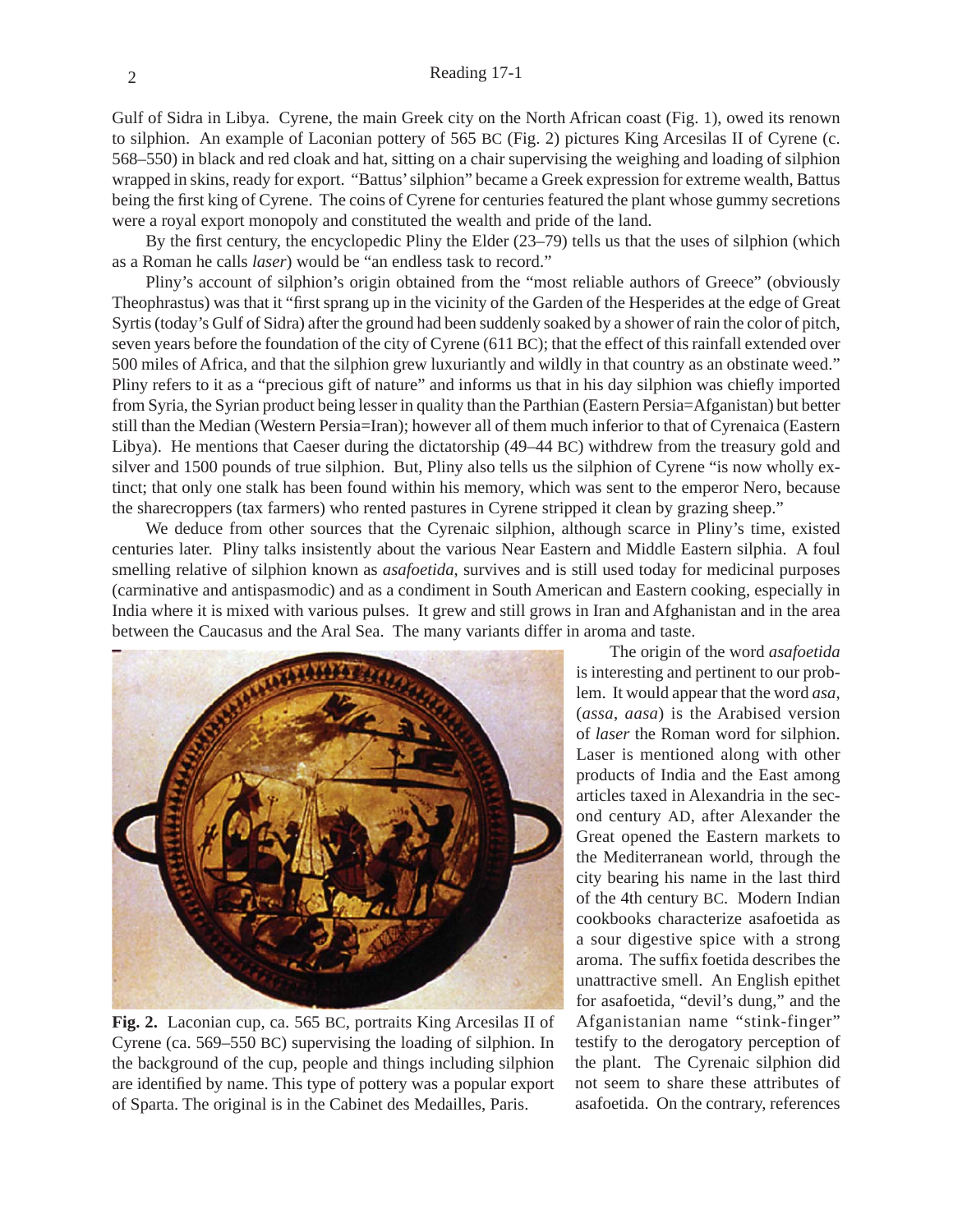to silphion laud its pleasant and enhancing qualities in taste and scent.

It appears likely that the Syrian, Parthian, and Median silphion and other so-called silphia of Pliny were all variants of asafoetida, bearing their own regional traits. Apparently the scarcity of Cyrenaic silphion elicited a change in taste through the acceptance of inferior substitutes. Almost any gum-producing plant even remotely resembling silphion became a candidate for filling the function previously reserved for the Cyrenaic species.

The extensive use of silphion in early sauces of the Greek and Roman cookery made it as important as celery and parsley are in the sauces of international cuisine, as frequent and familiar an ingredient as cognac and crème fraîche are in the cuisine of France. Hence, the recurring interest in silphion's history and fate.

In the 5th century BC Aristophanes (445–385 BC), the comic playwright satirizing the works and days of his fellow Athenians cannot refrain from portraying them eagerly preoccupied in the art of sauce-making: "Hand me the grater, bring in the silphion, you; now then, the cheese; blow up the fire somewhat!..." (*Birds*, Anchor A57, p. 65). And, in the same comedy speaking to the assemblage of birds, "...and if they decide on your flesh to sup, they don't just roast you and serve you up, but over your bodies, as prone ye lie, they grate their cheese and their silphion, too, and oil and vinegar add. Then a gravy luscious and rich, they brew." (*Birds*, Anchor A57, p. 27). Antiphanes, an Athenian poet who visited Cyrene during the 4th century BC complains of the over promotion of Cyrene's two claims to fame: silphion and horses. He writes: "I will not sail back to the place from which we were carried away, for I want to say goodbye to all horses, silphion, chariots, silphion stalks, steeplechasers, silphion leaves, fevers, and silphion juice."

A century later the poet and epicurean Archestratus, near contemporary of Theophrastus, compiled a

treatice entitled "Easy-life," later retitled "Gastronomia" or "Gastrologia," listing "the best edibles and the best drinkables" for the whole of Greece. The 330 verses that survive represent a culinary catalog then fashionable among ancient gourmets. Although not the first, his work was influential enough to earn him extravagant titles: "Commander of the Table," "Hesiod of Connoisseurs," "Theognis of Gourmets," "New Sardanapalus," and the "Inventive Genius of Cookery." In his culinary account, he advises: "...eat boiled skate (crayfish) in mid-winter when it is in season and add to it cheese and silphion." and further, "…and the stomach (tripe) and the womb of the sow boiled and dipped in cumin and in the strong vinegar and silphion." Yet he admonishes his friends, "Do not allow anyone come near you when you bake sea wolf [lavraki—then and still, a great delicacy] neither Syracusan nor Italiote, for they do not know how to prepare them decently. But they ruin them and make a mess out of them with cheeses and sprinklings of the liquid vinegar and the silphion brine." Archestratus already knew to refrain from tampering with the subtlety of delicacies.

The art of cooking evolved from the heroic era of "fast foods" befitting warriors and chieftains (16th century BC, to elegance in the Golden Age of Athens (5th century BC), to decadence characterized by artificial sophistication and waste. By the early 6th century BC cooking had become a significant occupation of daily life, having undergone the transition from open fire preparation to the spiceenhanced savory dishes we come across in the works of Aristophanes and Archestratus.

Precise identification of an "extinct" plant is a real problem. The coins of Cyrene from 570 to the lst century BC despite of the limitations of size and style of the engravers provide us our best clue as to what silphion looked like. Pedanius Dioscorides (1st century AD) a Greek reverse.



**Fig. 3.** A Cyrenaic coin, ca. 500 BC, showing silphion on the obverse and the golden apple tree from the Gardens of the Hesperides on the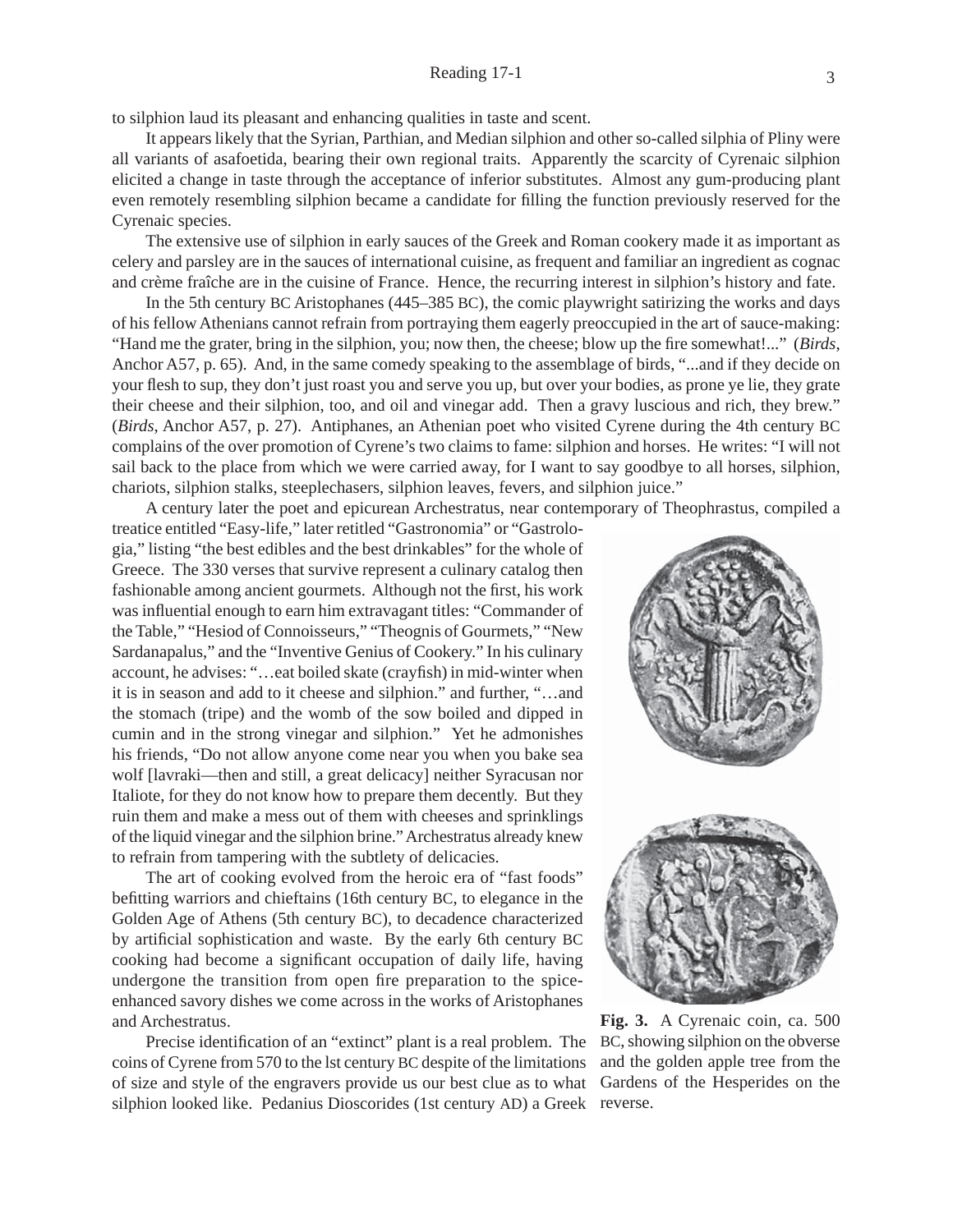physician and the author of the famous Materia Medica, a source book for all medieval herbalists until the late Renaissance, may have provided drawings just when the coinage images leave off but contemporary manuscripts have not survived. The earliest extant manuscript, the 6th century *Codex Aniciae Julianae* contains only a drawing of the root in a crude rendition; a drawing of the whole plant is tantalizingly missing.

The earliest Cyrenaic coins feature the schizocarp (a double seeded fruit); the leaf alone occurs at least once and looks celery-like. Later on representations of the entire inflorescence (flowering stalk) is very frequent and by 500 BC we get ambitious compositions featuring entire plants or separate plant parts, often associated with divinities or animals. Figure 3 portrays one uncluttered and beautiful representation in a coin that dates from about 500 BC, featuring a silphion shoot on the obverse and the Garden of the Hesperides, which the Greeks had placed somewhere west of Cyrene, between that city and Gibraltar, on the reverse. The silphion on the coin reminds us of giant fennel (*Ferula communis*) or narthex, its Greek name—the same plant in which Prometheus hid the fire stolen from the gods. The word narthex denotes a plant with leaves enveloping or sheathing the stem. A recent photograph of *Ferula communis* from the

vicinity of Evora, Portugal, (Fig. 4) displays obvious similarities to silphion on the Cyrenaic coins. We see the prominent leaf sheaths and umbels—bright yellow in the photograph. However, the characteristic ribbing of the stem carefully portrayed on the coins is absent and the inflorescence branches of giant fennel are alternate, as in most *Ferulas*, rather than almost opposite, as in the case of silphion represented on the coins. Evidence of the ribbing is confirmed on the sole piece of sculptural evidence we have from antiquity, the so-called silphion column (Fig. 5). An equally clear picture of silphion (Fig. 6) later in date, 420 BC, accents the ribbing



**Fig. 4.** Giant fennel or narthex (*Ferula communis*) a roadside weed from Evora, Portugal.



**Fig. 5.** One of the reconstructions of the silphion column now in the Museum at Delphi, Greece dating from the 5th to early 4th century BC.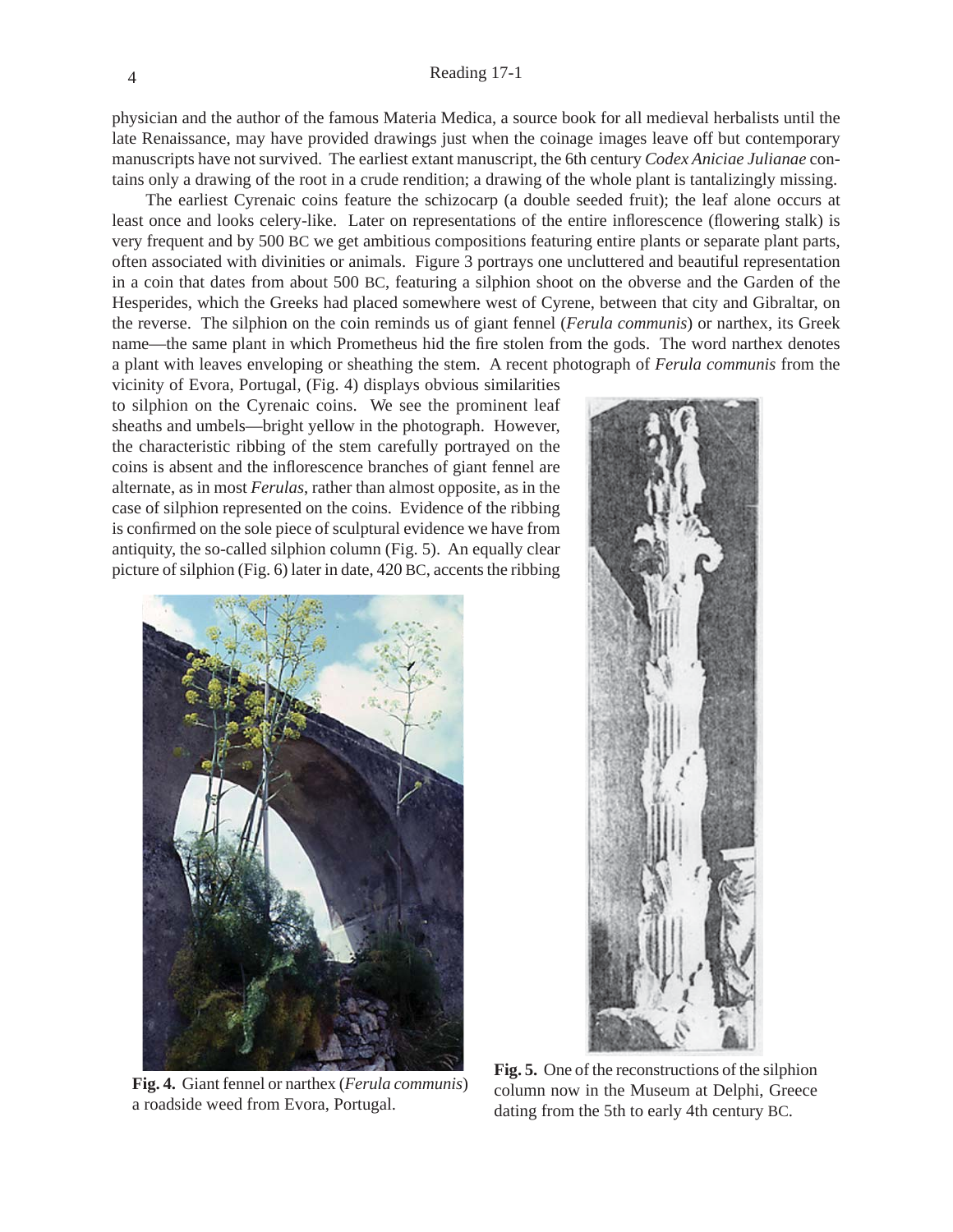of the stalk and the celery-like nature of the leaves.

It seems clear that silphion is a member of the Umbelliferae or carrot family and probably a *Ferula* but with more opposite branching in the inflorescence and a predominantly ribbed stem. Compare the silphion of the Greek coins, the giant fennel of Portugal, and the 19th century drawing of asafoetida (*Ferula narthex* Boiss., *Ferula asa-foetida* Faloner (Fig. 7), a resinous relative, and finally *Ferula tingitana* (Fig. 8), a native ferula of North Africa with which silphion has been identified by a number of botanists in the last century. Clearly these plants represent closely related species. Note that the representation of *Ferula tingitana* suggests a ribbing of the stem and the flowering stalk resembles that of the silphion on the coins.

The description contained in the writings of the Greek authors of antiquity provides further clues. The

earliest detailed description comes from the treatice *Enquiry into Plants* of Theophrastus of Eresus (372–288 BC), the student and successor of Aristotle. The botanical writings of Aristotle are lost but Aristotle himself may be the source of this most famous of ancient botanical documents.

Theophrastus devotes an inordinate amount of attention to silphion and refers to it more than a dozen times. From Theophrastus (after the translation of Sir Arthur Hort, VI, III, 1-3) we learn that he thought of silphion as a "ferula-like" plant. He continues:



**Fig. 6.** A beautiful coin from the Cyrenaic city of Barce, ca. 420 BC, portraying silphion on the obverse and the head of Zeus Ammon on the reverse.



**Fig. 7.** *Ferula narthex* Boiss. (*Ferula asafoetida* Falconer) from a 19th century drawing.



**Fig. 8.** *Ferula tingitana*, a native plant of Northern Africa, probably a close relative of silphion, from Curtis' Botanical Magazine, volume 118, plate 7267, 1892.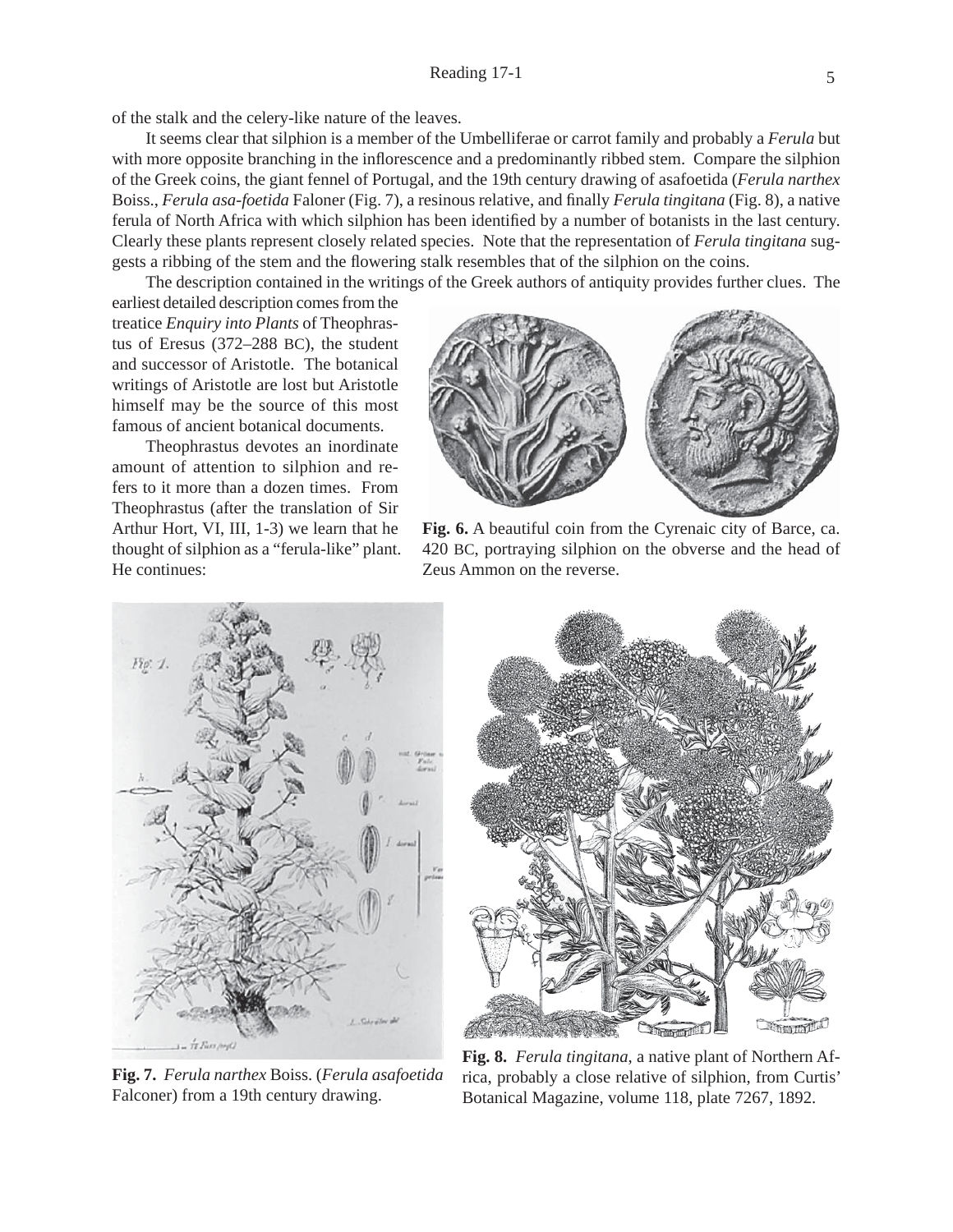*The silphium has a great deal of thick root; its stalk is like ferula in size, and is nearly as thick; the*  leaf which they call maspeton, is like celery and of a golden color; it has a broad seed, which is leaf-like, and is called the phyllon. The stalk lasts only a year, like that of ferula. Now in spring *it sends up this maspeton, which purges sheep and greatly fattens them, and makes their flesh wonderfully delicious; after that it sends up a stalk, which is eaten, it is said, in all ways, boiled and roast, and this too, purges the body in forty days. It has two kinds of juice, the 'stalk-juice,' and the 'root-juice.' The root has a black bark, which is stripped off. Others say that the root of silphion grows to the length of a cubit [about 18 inches] or a little longer, and in the middle of this is a head, which is the highest part and almost comes above ground, and is called the 'milk'; from this then grows the stalk and from that the magydaris which is also called the phyllon; but it is really the seed, and, when a strong south wind blows after the setting of the dog-star, it is scattered abroad and the silphion grows from it. The root and the stalk grow in the same year .... The plant called magydaris is distinct from silphion being of later growth and less pungent, and it does not produce the characteristic juice; experts can also easily distinguish it by its appearance. It grows in Syria and not in Cyrene and they say it is abundant on Mount Parnassus, and some call it silphion.*

One sees that Theophrastus was uncertain at best on his terminology, confusing his successors including Pliny. Theophrastus also relates harvesting techniques which were carried out according to regulations. The juice was extracted by incisions at the top of the root which allowed exudations in "tears" or in a flow collecting in a hollow dug around the plant (Fig. 9). "When they were conveying it to Peiraeus, they put it in vessels and mixed meal with it, they shook it for a considerable time, and from this process it got its color,

(reddish) and this treatment made it thenceforward keep without decaying."

The passages of Theophrastus are clearly the source of all information about silphion. Later descriptions are commentary.

Theophrastus clearly defines a *Ferula* species with its large basal celery-like leaves and stalk-like inflorescence. Theophrastus is unclear about the word magydaris. He uses it as a synonym for the seed but later suggests that there is a plant by that name. Three hundred years later Dioscorides refers to the root of silphion as magydaris, and 1500 years later John Gerard refers to silphion as magydare or laserwort (wort is an old English word for root).

It is interesting that although Pliny (23–79) tells us explicitly that the Cyrenaic silphion is extinct and that it was mainly imported from Syria his contemporary Dioscorides when writing about the plant uses the present tense: "Silphion grows in Syria, Armenia, Media, and Libya, it 'relliseth' the mouth well being mixed with sauces and salt ... But of this that is the best which is somewhat red and transparent emulating myrrh and prevalent is the smell, not scenting like a leek, neither unpleasant to the taste .... The Cyrenaic one is very gentle to the smell"; Dioscorides is not the only contradictor of Pliny. A century later Arrian (96–180 AD) relates that in Mount Caucasus nothing grows save



**Fig. 9.** Collection of asafoetida gum from a drawing by Kampfer, 1742. The collection of silphion as described by Theophrastus and Pliny appears similar.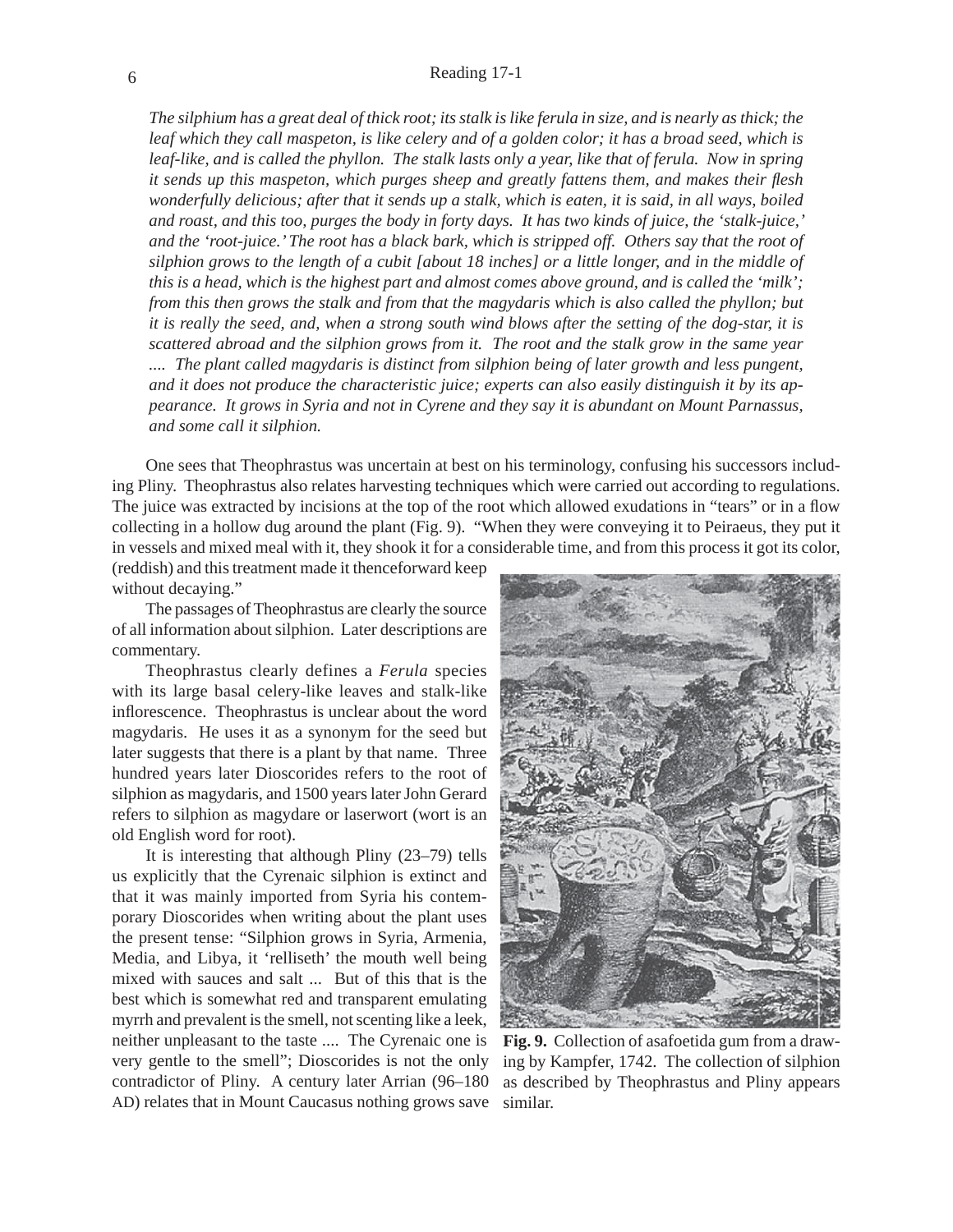terebinths and silphion. Parenthetically he mentions that in Cyrene they fence off the silphion places so that the animals cannot get to them, and that the region bears all sorts of fruits and animals right up to the region where the silphion grows.

The problem with the written history of silphion is that the writers who dealt with the plant from Theophrastus on—be they historians or herbalists—do not state explicitly that they had a view of the plant itself and that their description was not based on common knowledge or hearsay. Later botanists who claim to have seen not silphion but asafoetida, also bemoan their having seen it out of season, or too late in the season, or complain that the specimens they had at their disposal were too poor to classify. The only person who says straight-forwardly that he saw silphion is Synesius, an aristocrat of Cyrene in the 5th century and Bishop of Ptolemais. He was given some silphion as a gift from someone who grew it in his garden. It was obviously still considered precious, and Synesius lovingly scolds the giver for such generosity.

John Gerard (1545–1612) the author of the famous English herbal of 1597, takes issue with Theophrastus and Dioscorides in respect to pronouncements on silphion, which he calls magydare or laserwort. He remains unconvinced that the ancients had a first-hand knowledge of the plant. (He doesn't convince me that he saw it either, for his account appears to be an adaptation or amalgamation of Theophrastus, Pliny, and Dioscorides.) He pleads: "Now then seeing the old writers being imperfect herein, it behooves us in this case to search with more diligence. There be sundry sorts of laser, the goodness whereof varies according to the country or clymate wherein the plant groweth. For the best groweth upon the high mountains of Cyrene and Africa and is of a pleasant smell. In Syria, Media, Armenia and Libya is of a most strong, detestable and lothsome savour and is called asafoetida."

Gerard (not always to be trusted) also uses the present tense for the Cyrenaic silphion. He identifies with asafoetida all eastern variants. He agrees with his predecessors on the virtues of silphion, initially culinary, and following Dioscorides rather than Theophrastus, emphasizes its medicinal properties.

Interest in silphion revived in the 19th century with a renewed interest in classical studies. Writers on silphion included Henri Baillon (France), P. Ascherson (Germany), A.S. Oersted (Denmark) and Else Strantz (Germany), whose doctoral thesis was entitled *Zur Silphionfrage* (on the silphion question). This amazing bit of scholarship (unfortunately unavailable in English) contains practically every reference to the subject. Else Strantz, nevertheless, is noncommittal as to the identification of the plant. The consensus derived from all searchers is that botanically and descriptively, no plant can be recognized with certainty as the pride of Cyrene.

It was believed for a long time that Cyrenaic silphion was *Thapsia garganica*, a plant growing in Cyrenaica, also known as *Ferulago*, *Ferula sylvestris*, or *Selinum galbanum*, the same term reserved for the biblical galbanum. But thapsia is a composite, while the silphion is an umbelliferous plant. (*Thapsia* was sold in 19th century Paris, for pulmonary afflictions, as *silphion cyrenaicum*!) The Arabs have very early confused the nature of the two plants and called both thapsia and silphion "drias," or "adrias" which might be a misheard version of magydaris. Ascherson expressed the hope that careful searching in the hinterland of Cyrenaica in the steppe zone where Artemisia (southernwood) grows might result in rediscovering silphion. A search appears to have been carried out by Italian botanists during an assessment of Italian African territories before world war II, but I have been unable to trace their reports.

Let us summarize what is known to us on the existence of silphion: Its miraculous beginnings are traced to Libya, where it arose according to the ancient tradition, seven years before the founding of the city of Cyrene by colonists from Sparta. The use of silphion seems to have undergone several phases: First came its glittering exclusivity reserved for the elite of ancient gourmands, with its fame carried abroad by the coinage of its native city. Its exorbitant price and the recipe of how to make it last indefinitely attested to its worth. Its increasing scarcity and gradual disappearance were due to harvesting techniques which insured the death of the plant before seeding, the encroachment of agriculture, and the relentless grazing of sheep and cattle. Adulteration with cereals and other substances was initially the method of preservation, which in Roman times became a necessity dictated by scarcity. Finally, lower quality variants widely grown in the near and Middle East were substituted. Eventually asafoetidas and other gum-producing plants entered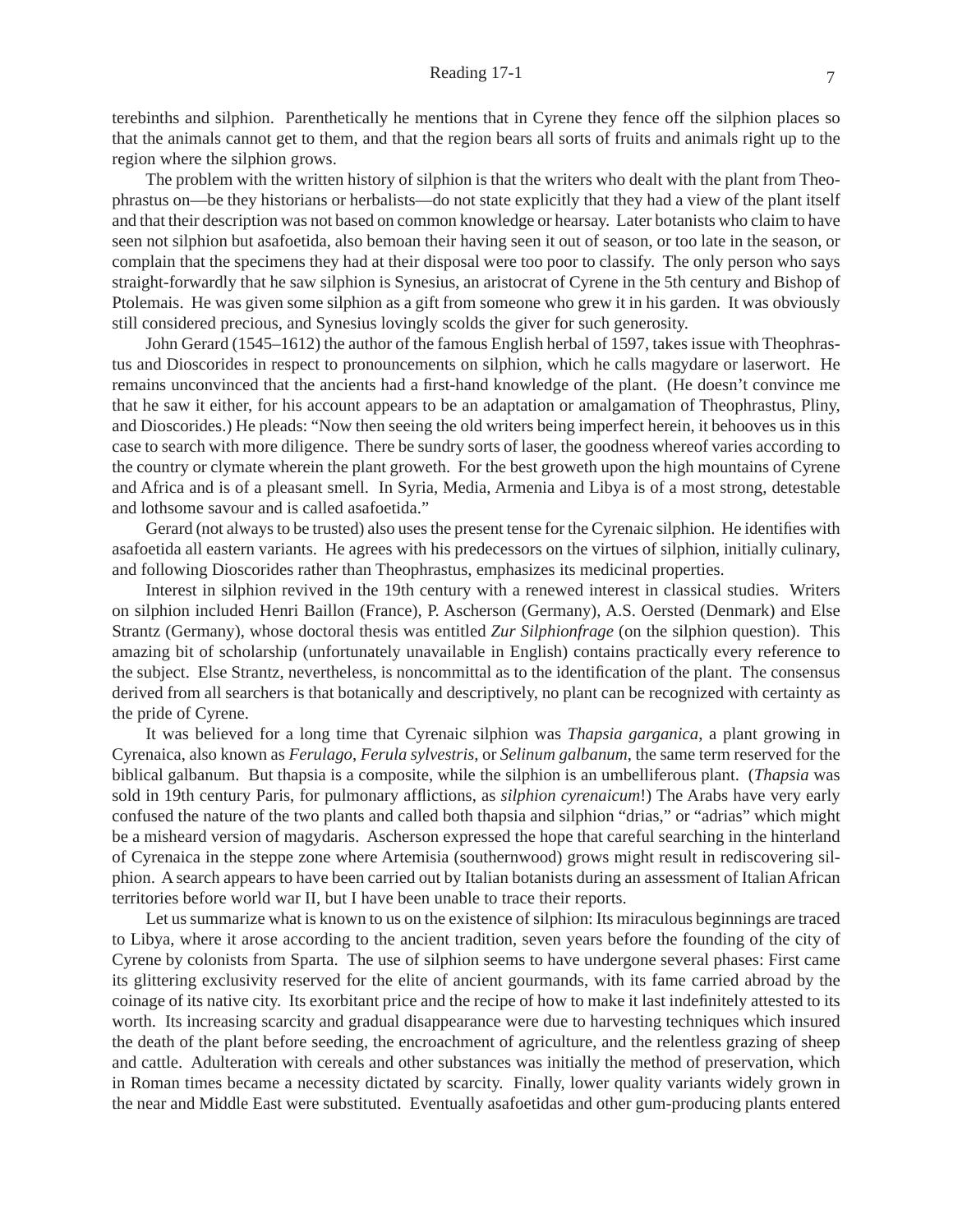the picture. The cheap drove out the good.

Romantics still long for the identification of the true silphion as true believers search for the holy grail. It would appear that *Ferula tingitana*, which reportedly grows in the region, is the closest relative.

Perhaps the answer requires a more extensive exploration of North Africa, as P. Ascherson suggested in the last century. I eagerly await a botanist-explorer with a classical bent and a taste for the unusual, who, guided by the images of antiquity, will search among the 130 odd species of *Ferula* for the definitive word on the silphion of Cyrene and hopefully restore it to our gardens. In the meantime, I remain in search of silphion.

#### **An Introduction to the Cuisine of Antiquity**

For the brave and adventurous cook who will not mind experimenting with the taste of another era, I suggest the following recipes for a first acquaintance with the palate of antiquity. They are of the type that made an ordinary unpretentious Greek or Roman meal. All involve silphion or asafoetida.

All these recipes are included in the latest edition of *The Art of Cooking* (*De Re Coquinaria*) of Apicius, a Roman cookbook writer of the first century whose original text has undergone repeated adulterations, compilations, and ammendations. The form of the present text is credited to a 4th or 5th century compiler by the translators, Barbara Flower and Elizabeth Rosenbaum (Harrap: London, 1958), who have tried most of the recipes.

In the absence of silphion, you will have to contend with asafoetida which was interchangeable with silphion by Apicius' time. Use it sparingly, one-fourth teaspoon is not very much, after all. It will be good to remember that the last King of Poland, Stanislas Auguste Poniatowski, was still rubbing the rim of his breakfast plate with asafoetida in the 18th century. For the ingredient called liquamen, a very common Roman concoction equivalent to our Worcestershire sauce, a trace of anchovy paste should do. For defructum, the must or residue of grape pressings, concentrated grape juice is a possible substitute. Unavailable ingredients will have to be omitted. Whatever the outcome, it will be nutritious.

#### **Sauce with herbs for fried fi sh**

Take any fish you like, clean, salt, fry. Pound pepper, cumin, coriander-seed, asafoetida root, origan (oregano), rue; pound well, moisten with vinegar, add Jericho date, honey, defructum, oil, liquamen, mix well, pour into a saucepan, bring to the boil. When it boils, pour over the fried fish. Sprinkle with pepper and serve.

#### **Wombs from sterile sows**

Serve with Cyrenaic silphion or asafoetida, blended with vinegar and liquamen. (This was then a wellknown dish. Boiled tripe can be substituted for sow-womb.)

#### **Lentils**

Boil the lentils; when you have skimmed off the froth, put in leeks and green coriander. Pound corianderseed, penny-royal, asafoetida root, mint, and rue, moisten with vinegar, add honey, blend with liquamen, vinegar, and defructum. [Pour over the lentils], add oil, stir. [Taste]: if something is wanting, add it. Thicken with flour, pour on best [olive] oil, sprinkle with pepper, and serve.

#### **Barley soup with dried vegetables**

Soak chick-peas, lentils, and peas. Crush barley, and boil with the dried vegetables. When it has boiled long enough, add sufficient oil, and chop the following greens: leeks, coriander, dill, fennel, beet, mallow, and tender cabbage. Put all these finely chopped greens into the saucepan. Boil cabbage, pound a generous quantity of fennel-seed, origan (oregano), silphion or asafoetida, lovage, and after pounding, blend with liquamen. Pour [this mixture] over the dried vegetables [and barley] and stir. Put chopped cabbage leaves on top.